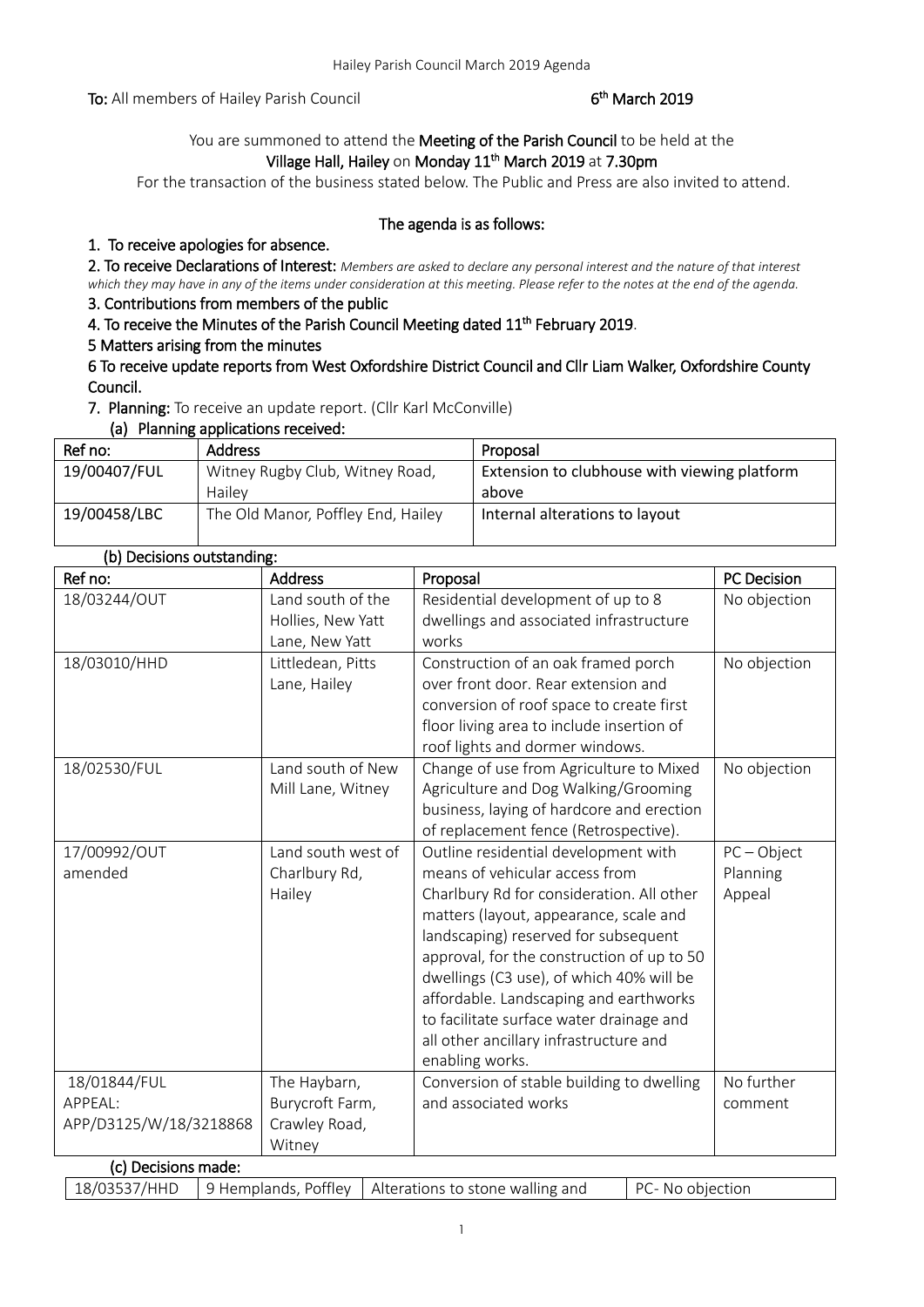|              | End, Hailey                               | formation of vehicular access                                                                                                  | WODC-Approved                                                     |
|--------------|-------------------------------------------|--------------------------------------------------------------------------------------------------------------------------------|-------------------------------------------------------------------|
| 19/00010/HHD | Barnfield House,                          | Extension to storage building                                                                                                  | $PC - Object$                                                     |
|              | Delly End, Hailey                         |                                                                                                                                | Withdrawn                                                         |
| 18/03318/LBC | Old Manor Cottage,<br>Poffley End, Hailey | Alterations to include new fire door<br>and upgrading of existing doors also<br>new extract ventilation to N. E.<br>elevation. | PC- No objection<br>WODC- Approved                                |
| 18/01567/FUL | Bird in Hand, White<br>Oak Green, Hailey  | Construction of new dwelling                                                                                                   | PC- No objection<br>WODC - Approved subject<br>to legal agreement |
| 18/02971/FUL | New Mill, New Mill<br>Lane, Witney        | 43 additional parking bays                                                                                                     | PC- No objection<br>WODC-Approved                                 |

(d) To note the expiry of the ACV on the Saddler's Arms (on 9<sup>th</sup> April 2019) and to consider seeking of another ACV.

# 9. To consider the running order for the Annual Parish Meeting held in April

10. To consider continuing annual donation to St John's Church

11. To consider request from Friends of Hailey Primary School for financial support for new IT equipment for the school

- 12. Neighbourhood Plan: to accept the Examiner's changes and to consider implementing a referendum
- 13. Infrastructure Development Plan
- 14. To receive a Neighbourhood Policing Report (Cllr Andy Smith)
- 15. Amenities: (Cllr Calvert McGibbon)
	- (a) Routine recorded inspection of play equipment.
	- (b) To discuss further maintenance grant to village hall
	- (c) Supervision of works

# 16. Highways and Traffic: To receive update reports. (Cllr Andy Smith)

- (a) Update on postponed SGN roadworks through Hailey
- (b) Update on VAS at Delly Hill
- 17. Estates, Footpaths & Bridleways: To receive update reports. (Cllr David Musson)
	- (a) Sale of Wood Green
	- (b) Registration of Parish Council land with Land Registry
	- (c) To receive further quotes for pollarding of lime tree at the recreation ground
	- (d) Update on maintenance of trees on Church Lane
	- (d) To consider request for dog poo bins on paths around Breach Wood/Whitings Lane
	- (e) To discuss use of footpaths by horses
	- (f) To note decision on status of Occupation Lane

# 18. Allotments

19. Finances:

# (a) Payments received:

| l OCC     | Councillor Priority Fund (VAS at Delly Hill) | £2.478.36 |
|-----------|----------------------------------------------|-----------|
| Hailey FC | Match fees 2018/9                            | £250.00   |

# (b)Accounts for authorisation and payment:

| Lisa Wilkinson        | Clerk's February net salary         | £517.62 |
|-----------------------|-------------------------------------|---------|
|                       | Expenses/Allowance                  | £31.92  |
|                       | Total:                              | £549.54 |
| <b>Nest</b>           | Clerk's pension                     | £23.65  |
| <b>OALC</b>           | Membership renewal                  | £221.54 |
| <b>HMRC</b>           | Income Tax months 10 & 11           | £13.80  |
| Neil Tuckwell         | Maintenance of climber/picnic table | £249.99 |
| Neil Tuckwell         | Maintenance/repair of roundabout    | £249.99 |
| Cotswold Tree Surgery | Tree maintenance in parish          | £790.00 |

(c)Hailey Parish Council bank balance to 28 February 2019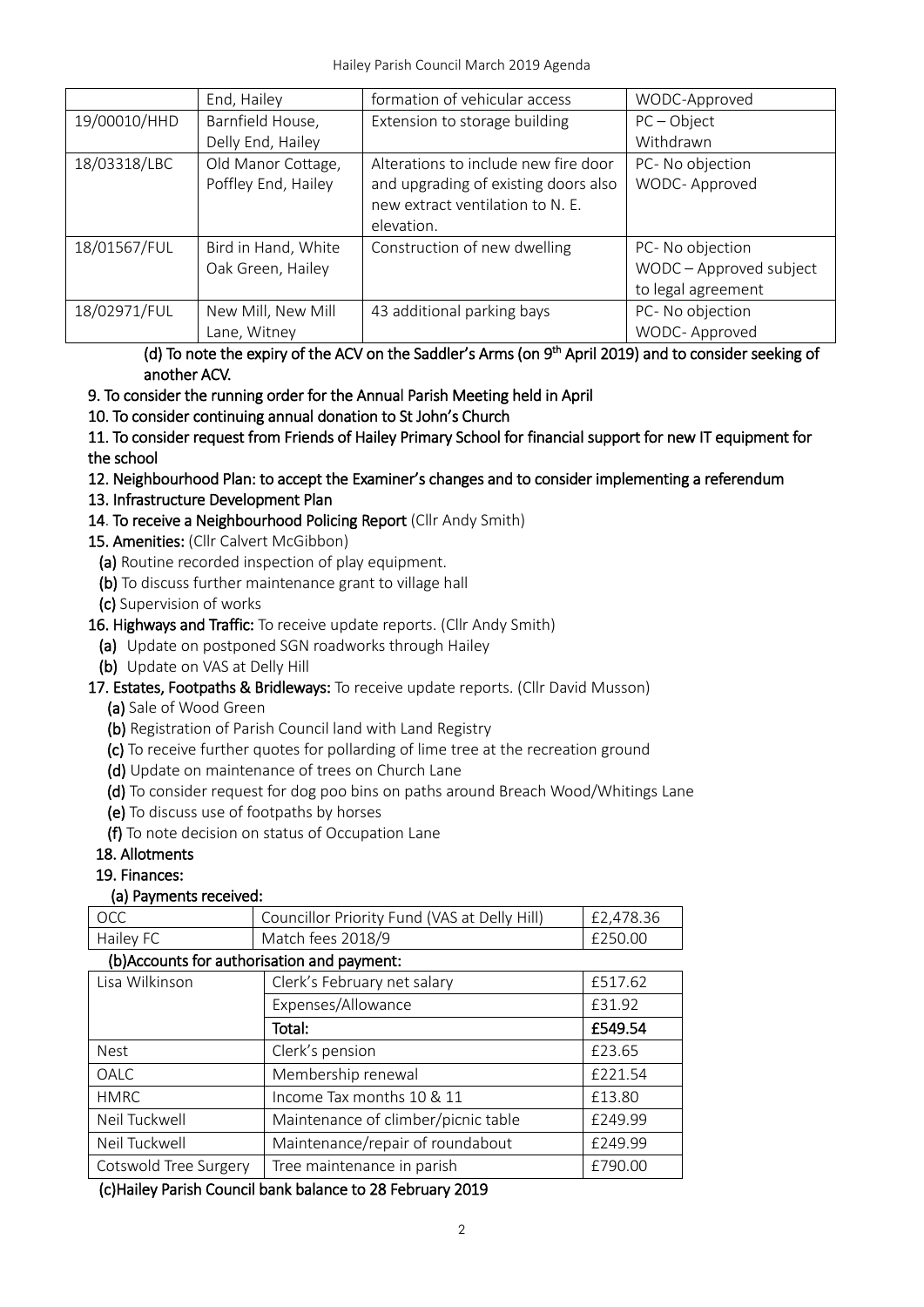| l Unity Trust Current Account | £41.434.12 |
|-------------------------------|------------|
| Unity Trust Deposit account   | £5.096.75  |
| Allotments for Labouring Poor | £23,230.16 |

(d) Update on purchase of noticeboards for the parish.

(e) To consider moving deposit account to Unity Trust

(f) To review the use of banking deposit account

#### 20. Correspondence received

21. Other Items to Note

22. Contributions from members of the public.

#### 23. Dates of Parish Council meetings for 2019-20:

| 8 <sup>th</sup> April 2019                               |
|----------------------------------------------------------|
| 8 <sup>th</sup> April 2019 Annual Parish Meeting         |
| 13 <sup>th</sup> May 2019                                |
| 10th June 2019*                                          |
| 8 <sup>th</sup> July 2019                                |
| 12 <sup>th</sup> August 2019 (Planning and Finance only) |
| 9 <sup>th</sup> September 2019*                          |
| 14th October 2019                                        |
| 11th November 2019                                       |
| 9th December 2019*                                       |
| 13th January 2020                                        |
| 10th February 2020                                       |
| 9th March 2020*                                          |

\* denotes Joan Smith Educational Charity meetings

#### Clerk to the Council Lisa Wilkinson

*(i) Any member arriving after the start of the meeting is asked to declare personal interests as necessary as soon as practicable after their arrival even if the item in question has been considered. (ii) With the exception of the circumstances listed in paragraph 9(2) of the Local Code of Conduct for Members, a Member with a personal interest also has a prejudicial interest if it is one which a Member of the public with knowledge of the relevant facts would reasonably regard as so significant that it is likely to prejudice the Member's judgement of the public interest. In such circumstances, the Member must withdraw from the meeting room, and should inform the Chairman accordingly. (iii) It is not practical to offer detailed advice during the meeting on whether or not a personal interest should be declared or whether a personal interest should also be regarded as prejudicial.*